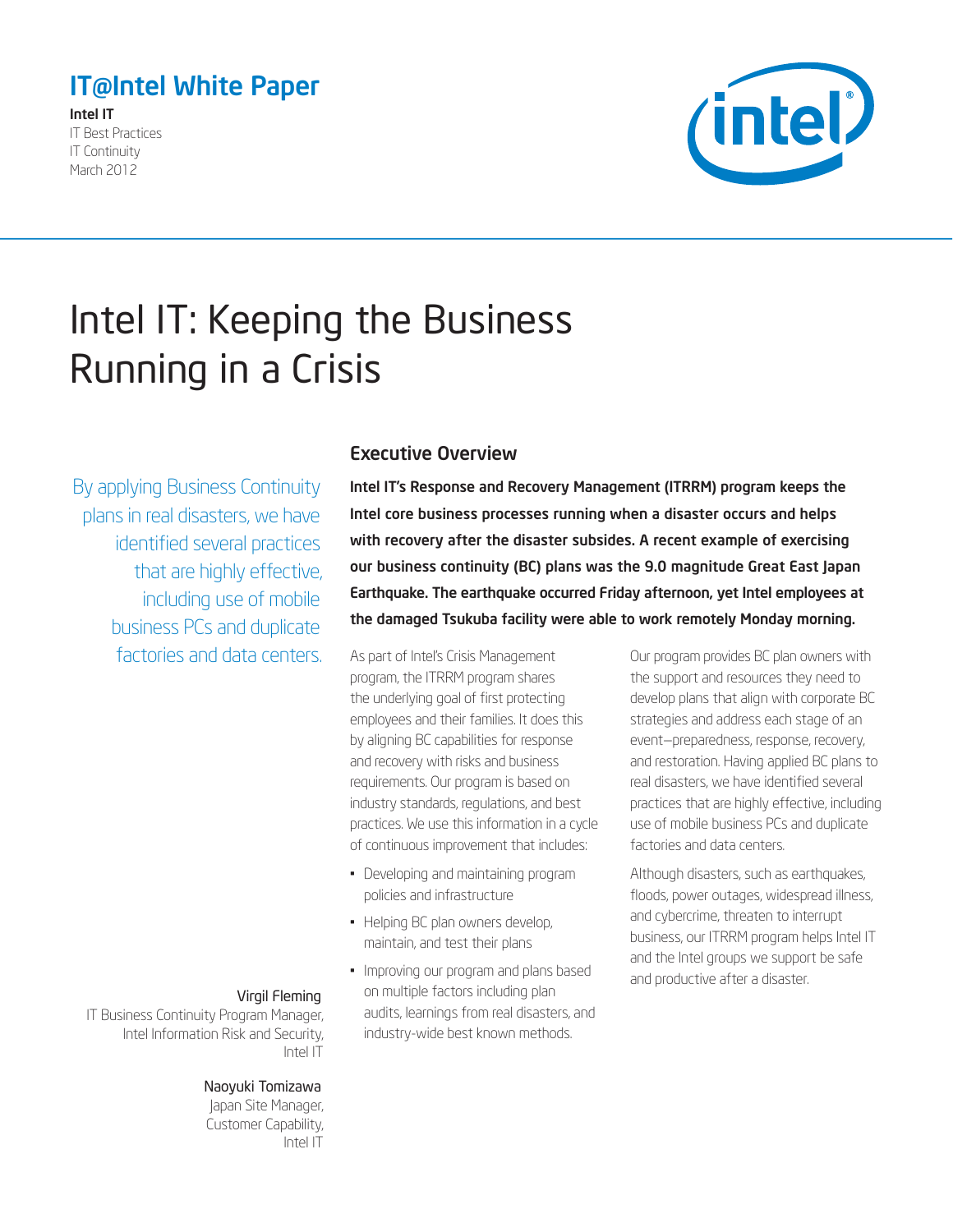### Contents

| Executive Overview                                                 |
|--------------------------------------------------------------------|
|                                                                    |
| Ζ                                                                  |
| <b>IT Response and Recovery</b>                                    |
| <b>Best Practices for Effective</b>                                |
| <b>IT Response and Recovery</b><br>Management in Action: The Great |
|                                                                    |

# IT@INTEL

The IT@Intel program connects IT professionals around the world with their peers inside our organization – sharing lessons learned, methods and strategies. Our goal is simple: Share Intel IT best practices that create business value and make IT a competitive advantage. Visit us today at [www.intel.com/IT](http://www.intel.com/IT) or contact your local Intel representative if you'd like to learn more.

# **BACKGROUND**

Images of the recent Great East Japan Earthquake and the subsequent tsunami that caused extensive flooding, loss of life, and destruction are etched in the minds of many. Yet, the more than 300 Intel employees at Intel's Tsukuba site in Japan were able to work remotely Monday morning just two days after the earthquake on Friday afternoon.

Intel has over 91,500 employees at 164 sites in 62 countries, and its factories and IT data centers operate 24/7. The nature of Intel's business has always dictated robust emergency management practices and recovery plans. The company has a responsibility to its employees, customers, and shareholders to maintain safety and productivity during and immediately following a disaster, such as the earthquake in Japan, and to recover quickly with minimal impact after an emergency event subsides.

A comprehensive approach to planning for business continuity (BC) seeks to mitigate all major interruptions of business systems. To this end, Intel has long emphasized the importance of a BC strategy and requires each Intel business group, including IT, to have a BC management program in place.

Intel's BC program started in the 1970s with the founding of the Corporate Risk Management program. After the terrorist attacks in New York on September 11, 2001, business continuity management became a corporate mandate for all business groups. Since then, threats appear to be on the rise, highlighting the need for all business groups, including Intel IT, to have a robust BC strategy.

Intel's success depends on the ongoing operation of its offices, and more importantly, its factories—both of which increasingly rely on IT. Our IT Response and Recovery Management program is a critical part of Intel's ability to maintain operations during emergency situations.

# **SOLUTION**

Intel IT's Response and Recovery Management (ITRRM) program is part of the Intel Crisis Management (ICM) program, which strives to keep employees and their families safe and the business running after a crisis. ICM drives overall recovery efforts and mandates that each business group, including Intel IT, have an active continuity plan for its core mission and business critical functions and processes. These BC plans are tested at least annually as part of a continuous maintenance and improvement process.

The four key characteristics of the ICM program success are:

- • A good foundation of emergency response and emergency management functions organization-wide
- • Executive-level support and sponsorship for BC
- • Ownership of BC programs by each business group
- Demonstrated results from response and recovery of real events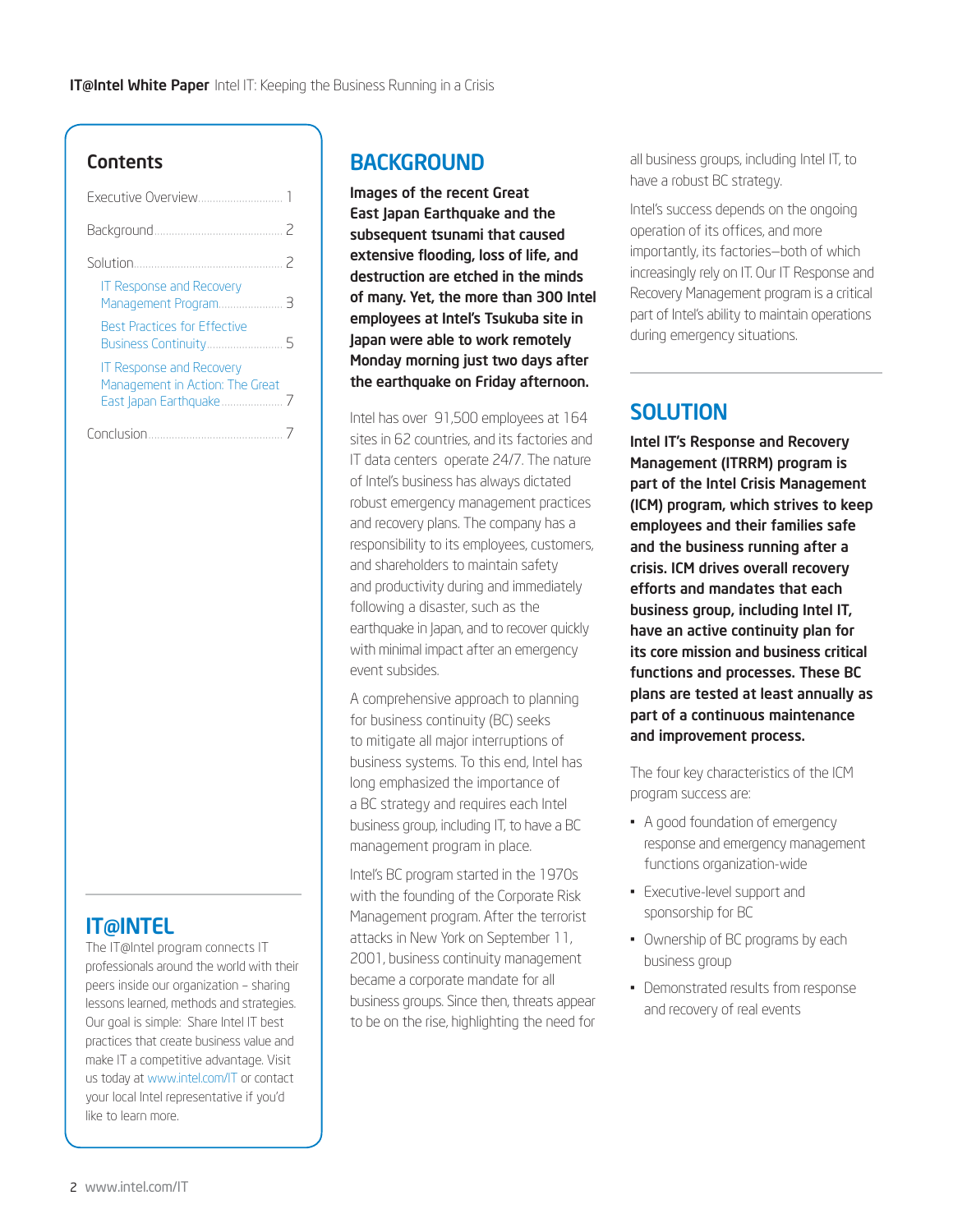<span id="page-2-0"></span>As Figure 1 shows, the ICM program oversees and supports focused management programs developed by the business groups, one being the IT Response and Recovery Management program.

## IT Response and Recovery Management Program

IT Response and Recovery Management (ITRRM) program encompasses IT's response and recovery efforts for all unplanned events. The goal of ITRRM is to align recovery capabilities and resources with risks and business requirements. This approach involves:

- Proactively assessing emerging threats and risks and taking actions to avoid or reduce their impact through partnering with privacy and threat intelligence teams
- Developing emergency response and recovery capabilities that return Intel to business as usual as soon as possible
- • Exercising effective leadership and communications during crisis events

The ITRRM program is composed of two teams: the IT Emergency Response Process (ITERP) team, which responds to unplanned events to mitigate business impact, and the IT BC Management (ITBCM) team, which provides the BC planning tools, training, assessments, and compliance enforcement to maintain IT operational resiliency and preparedness.

The teams coordinate activities and processes by maintaining a close working partnership and cross-functional team members. Each team is further described below.

### IT EMERGENCY RESPONSE PROCESS (ITERP) TEAM

The ITERP team is the focal point for implementing IT emergency efforts. This team ensures that IT can respond to any unplanned event by providing rapid containment, mitigation, and recovery, while minimizing business impact. The team developed its strategies using incident management principles based on the U.S. Federal Emergency Management Agency's response to disaster events (see Figure 2).

As shown in Figure 3, the ITERP team is composed of representatives from every discipline in IT. The Incident Commander (IC) directs all response and recovery operations and pulls in the appropriate resources from the various sections, branches, and groups based on the need. The IC is responsible for providing leadership and ownership of the event, as well as communicating up



Figure 1. As part of the Intel Crisis Management program, the Intel IT Response and Recovery Management program is composed of two teams.



Figure 2. The IT Emergency Response Process Team responds to unplanned events using incident management principles based on the U.S. Federal Emergency Management Agency's response to disaster events.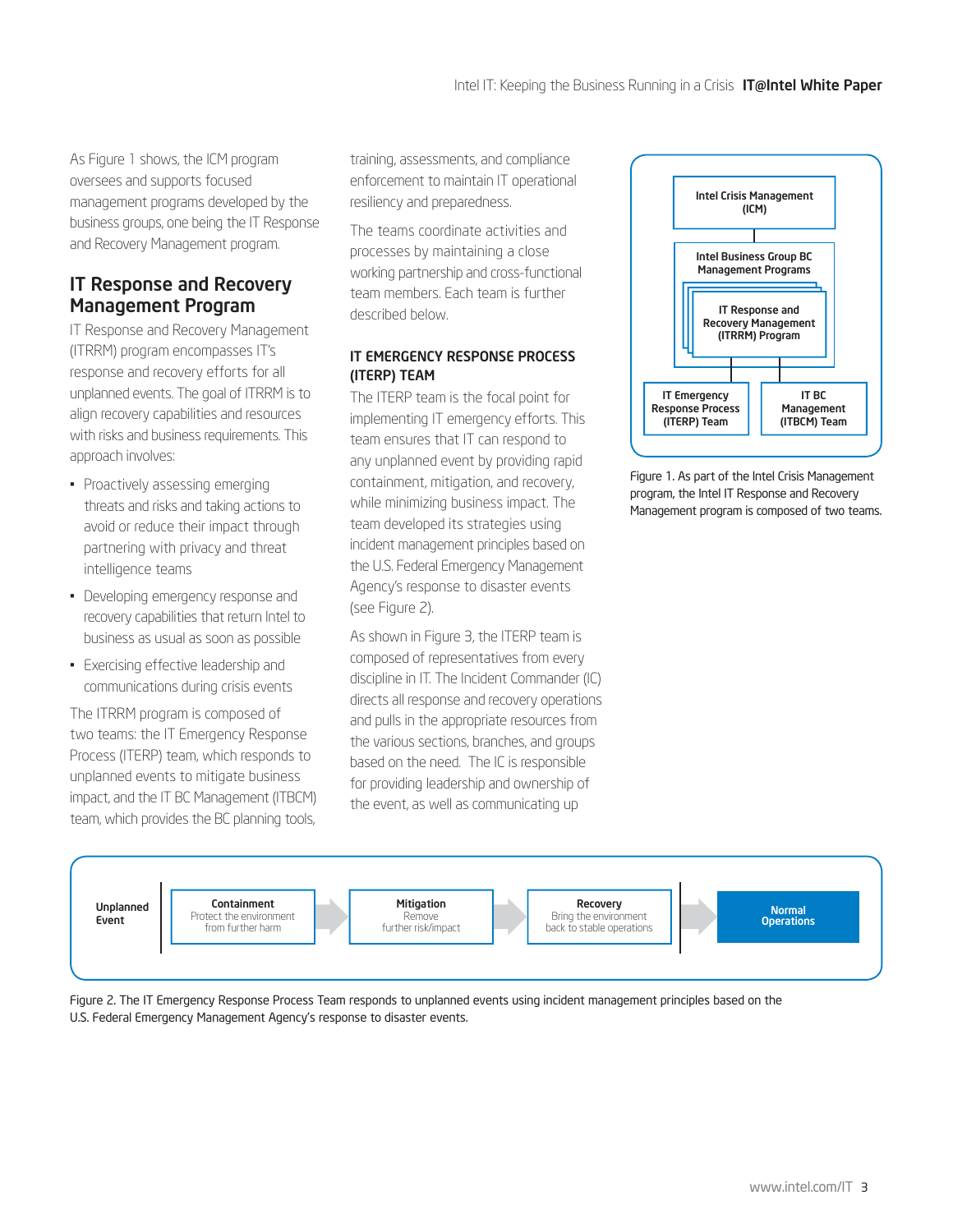

Figure 3. Pyramid structure used for event management, modeled after the U.S. Federal Emergency Management Agency's Incident Commander Structure. Resources are activated only as needed.



Figure 4. The IT Business Continuity Management team's process and methods are implemented as part of a cycle of continuous improvement.

and down the chain of command. When an unplanned event occurs, all team members perform their response roles instead of their normal duties until all issues are resolved. This team has proved to be an essential component of the successful resolution of every crisis management, coordination, control, and communication activity in IT for the past 11 years.

#### IT BUSINESS CONTINUITY MANAGEMENT TEAM

The IT BC management (ITBCM) team provides the tools, processes, training, assessments, and compliance enforcement necessary to maintain business continuity and recovery plans that enable IT operational resiliency and keep Intel legal and secure. The ITBCM team supports and reviews more than 600 active BC plans for IT infrastructure, applications, and services classified as Critical.

While ICM drives the overall effort, the ITBCM team establishes the program's more detailed guidelines and requirements by outlining performance objectives, program administration, and records management. In addition to providing the tools that enable IT BC plan creation, the team coordinates large cross-function integrated drills, tests, and exercises and conducts audits of critical plans.

The ITBCM team's process and methods are implemented as part of a cycle of continuous improvement as shown in Figure 4 and detailed below.

#### Develop Plans

With tools and training provided by the ITBCM team, individual plan owners develop plans based on program guidelines and requirements. Our program relies on a standard planning methodology for the industry that evaluates the impact of a disaster as opposed to evaluating the

threat itself. For example, the plan would evaluate the impact of a power outage rather than the cause of the outage, which could be a snowstorm, earthquake, fallen tree, or any number of other causes.

In this approach, plan owners evaluate risks and identify controls for each risk, assess the business impacts, develop strategies that address the impacts, and develop emergency preparedness and response capabilities.

A BC plan includes how communications and warnings will be issued, how resources will be managed, how crisis information will be communicated to key responders, and who are the members of the emergency response teams and how they are organized and trained.

#### Test and Maintain Plans

To ensure continuous quality and validity of our plans and procedures, we develop training and establish the frequency and evaluation criteria for plan maintenance and testing, which include:

- Reviewing BC plans
- Developing plan tests and exercises
- Defining plan maintenance requirements
- • Defining roles and responsibilities for maintaining and testing plans
- • Ensuring individuals with roles and responsibilities are well-trained and have access to all plan documentation

Each year, the ITBCM team ensures all critical plans are drilled against a set of maintenance and validation requirements. Our IT plans have been 100 percent compliant with these requirements for the last three years.

Assess Performance and Update Plans The plan owners update and improve the plans according to how effectively they helped with response and recovery during tests and to real events. To do this, plan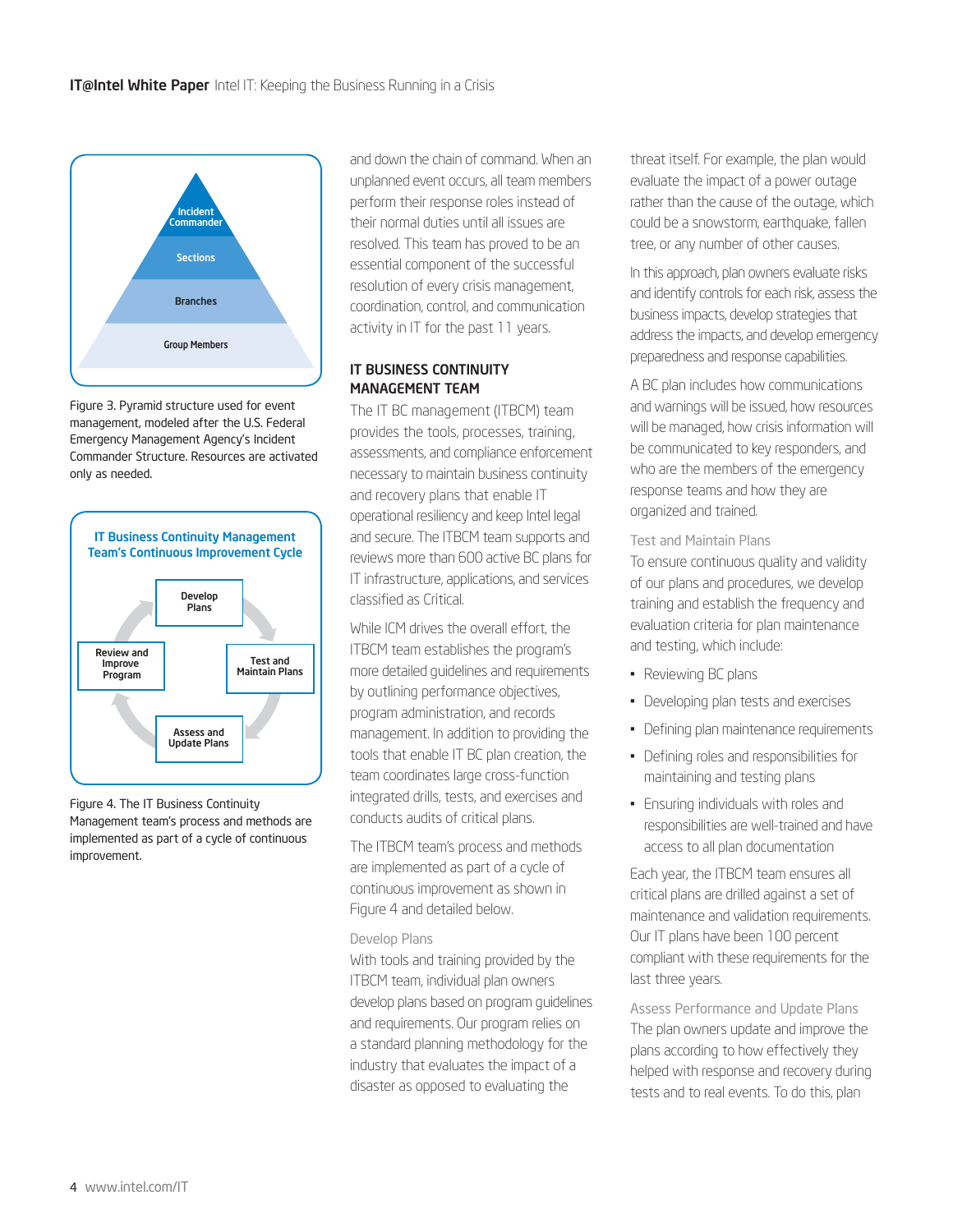<span id="page-4-0"></span>owners measure performance with metrics, examine any corrective and preventive actions taken, and update the plans based on any identified gaps and areas for improvement.

The ITBCM team conducts internal audits to verify that the plans meet requirements. These audits include validating the quality of the plans, ensuring inclusion of required elements, completing annual drills to manage required improvements and track the actions needed to fix any issues.

Review and Improve the Program The ITBCM team reviews all IT BC plans and provides feedback to corporate and IT upper management. This feedback includes audits of individual plans, results from our response to real disasters, gaps and areas for improvement detected through tests and drills, and tracking overall program metrics. The ITBCM team also identifies other factors that could impact the program, including changes that occur over time such as new technologies, shifts in business priorities, evolving risks, and new standards and regulations. These sources of feedback and new information help influence the ongoing development and improvement of our BC program and plans.

# Best Practices for Effective Business Continuity

Over the last decade or more, several natural and human-caused disasters have occurred that have tested the ITRRM strategy. These disasters include the 9/11 attacks, the Great East Japan Earthquake, the outbreak of severe acute respiratory syndrome, Hurricane Katrina, the Cheng Du earthquake in China, numerous cyber attacks, and even small, localized events such as a travel restriction due to poor weather, a burst pipe, and power outages. Each disaster event has tested our BC plans allowing us to identify the approaches to BC that are most effective for us.

#### USE OF MOBILE BUSINESS PCS AND OTHER TECHNOLOGIES

Intel IT has found that mobile business PCs are crucial for keeping the business running during a variety of disaster situations (see Table 1). By standardizing on a mobile business PC platform for Intel's highly mobile workforce, employees can work from almost any location, with robust, secure computing capabilities.

We support this mobile work environment with several additional technologies.

| Event                                                                                                                                   | <b>How Mobile Business PCs Helped</b>                                                                                                                                                                                                             |
|-----------------------------------------------------------------------------------------------------------------------------------------|---------------------------------------------------------------------------------------------------------------------------------------------------------------------------------------------------------------------------------------------------|
| Earthquake damaged an Intel site in Japan                                                                                               | More than 300 employees at Intel's Tsukuba site telecommuted<br>from their homes, worked from alternate workspaces, or worked<br>from other locations with Internet access for 8 months while a<br>new Intel facility was prepared for occupancy. |
| Flooding from a burst water pipe<br>rendered an Intel facility unusable                                                                 | 450 employees worked from on-site locations such as travelers'<br>workstations, conference rooms, and cafeterias or telecommuted<br>effectively for up to 2 months during renovations.                                                            |
| Snowstorm caused dangerous road<br>conditions, preventing access to multiple<br>Intel facilities                                        | 5,000 employees telecommuted for 3 days.                                                                                                                                                                                                          |
| Outbreak of severe acute respiratory<br>syndrome forced closure of an Intel<br>office and interrupted travel to some<br>Asian countries | Employees telecommuted, and stranded employees were able to<br>work from any location.                                                                                                                                                            |
| Frequent, brief power outages affected<br>an Intel facility in India                                                                    | Employees remained productive because mobile PCs switched to<br>battery power during brief outages.                                                                                                                                               |

#### Table 1. How mobile business PCs provided business continuity in disaster situations

# Intel Crisis **Management**

Whatever the crisis, Intel's highest priority is the safety of its employees and their families. At the earliest indication of a problem, Intel Crisis Management (ICM) assesses the situation, evacuates the building if necessary, and contains the damage as fast as possible. Much depends on the situation as to what procedures are followed. At the first, safe opportunity, Intel IT assesses damage to the data centers and brings them back online or ensures they stay online.

The success of our program has required long-term commitment and support from Intel corporate and IT upper management. This support includes defining the program scope, developing and reviewing program policy, and developing the program's organizational leadership and team. Since the terrorist attacks in New York on September 11, 2001, business groups are now expected to follow a greater number of standards and regulations and have much stronger BC programs.

Our BC program's current guidelines incorporate external guidance from new and pending regulations, industry standards, and best practices. For example, we incorporate guidelines from the Disaster Recovery Institute International and ISO standards.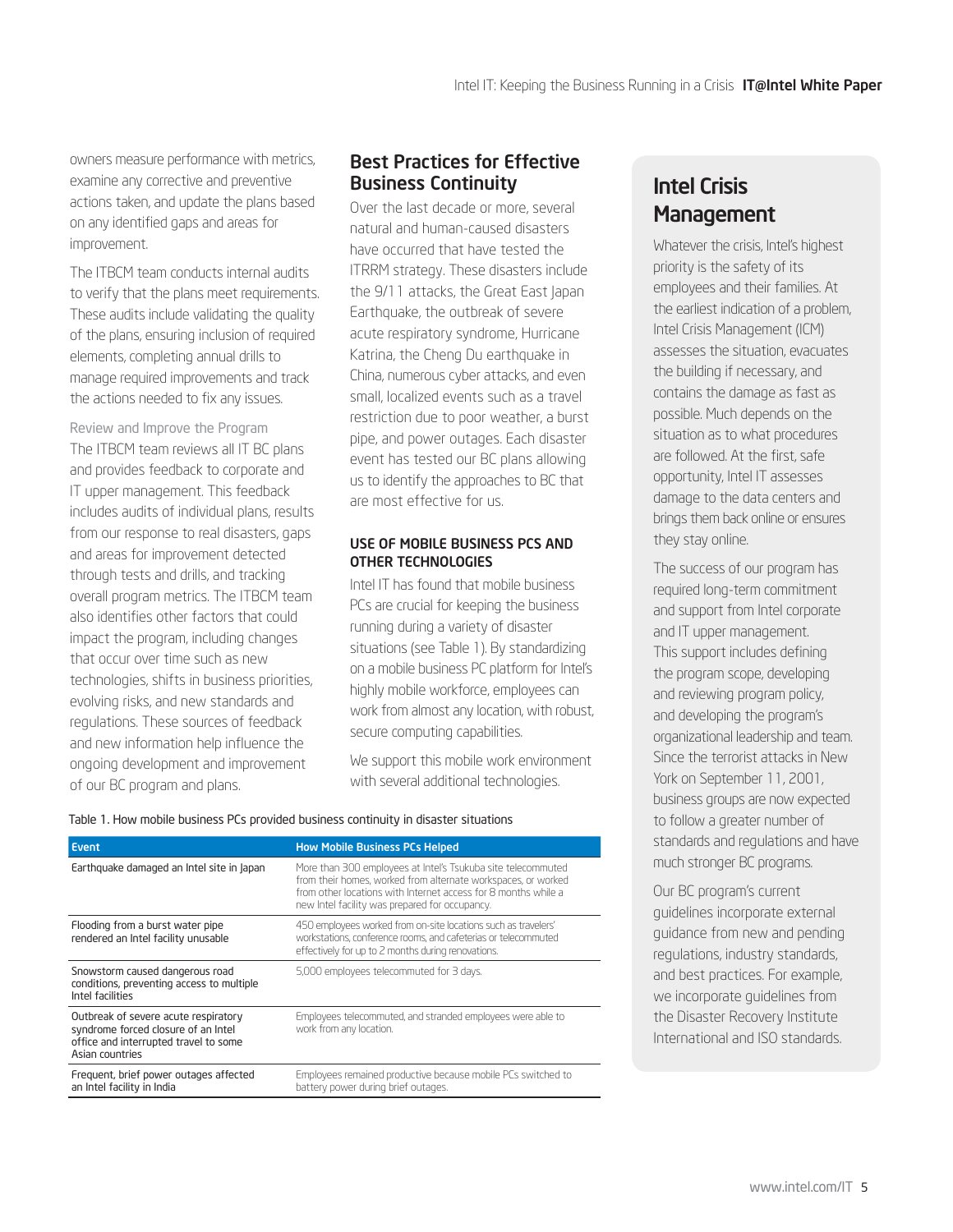# Actions Intel IT Has Taken in Response to **Disasters**

When disasters have occurred, Intel IT has kept the business running, sometimes with as little as 60 percent of its workforce, by responding with a number of actions, some of which are standard for any IT organization. These actions include enabling contact with employees to verify their safety and well-being, providing alternative workspaces and the ability to work from home or at other safe location with essential IT communication capabilities, relocating core IT business support capabilities, and restoring systems using backups, alternative IT data centers, and remote data access.

Other less typical actions Intel IT has taken include:

- • Supporting humanitarian aid to regional disasters by providing networks and computers to relief agencies
- • Communicating disaster-related information, including posts to internal and external web and social media sites, and recorded messages on emergency tollfree telephone numbers for our employees and their families.
- Securing second-source suppliers to alleviate supply chain issues

Our goal is for employees to continue to work productively despite disruptions.

Employees can use videoconferencing to meet and collaborate without being in the same location. Unified messaging lets employees use their PCs for all messaging, including voicemail. The Enterprise Portal and the Intel Virtual Private Network provide employees secure access to enterprise applications, Voice over IP (VoIP), and services wherever they have network access. Whole Disk Encryption is installed as part of our standard build, so information is stored securely in case the laptop is lost or stolen. We remotely manage and maintain business PCs with Intel® Core™2 processors with vPro™ technology, which helps us keep employees productive not only during disasters, but also during normal operations.

In addition, we used Wi-Fi\* technology to assist with communications in disaster situations. For example, after Hurricane Katrina, fixed communications systems in the New Orleans area were destroyed. We helped with disaster recovery efforts by building wireless networks and connecting laptop computers using satellite feeds to set up communications centers for humanitarian groups and relief agencies. We can apply this same approach if a disaster destroys an Intel site's fixed communications.

### STRETCHING MISSION CRITICAL SYSTEMS BETWEEN DATA CENTERS

We are responsible for keeping Intel's assembly and test manufacturing automation systems running 24/7. To address the possible occurrence of a crisis in one data center, we have developed a cost-effective approach that stretches mission-critical systems, including applications, the storage area network (SAN), and network-attached storage systems between two data centers located at the same site.

Without this approach, it would have taken us more than 24 hours to recover the SAN; however, we were able to do it in one hour.

### USING A LOW-COST DISASTER RECOVERY SITE AS A DATA CENTER

Disaster recovery (DR) sites are often viewed as an expensive insurance policy against a disaster event. We developed a low-cost DR strategy for data centers that maximizes the use of compute servers, uses a tiered storage system on low-cost serial advanced technology attachment disks, and offloads backup services from the main data center to the DR site.

In a disaster drill, we simulated the main site being down by eliminating network connectivity between the DR site and the main data center for about 24 hours. At the DR site, a team of IT staff and microprocessor design engineers were able to bring up the DR environment and restore 95 percent of services. And when not in a disaster scenario, we maximize the DR computing resources through high utilization rates.

### REDUNDANT FACTORIES

Since the 1980s, Intel has used the concepts of flexibility and redundancy when building factories around the globe, making them virtually identical from a process and product standpoint. IT provides the services that support these widely distributed, redundant manufacturing facilities. This approach to safeguarding factories against the impacts of a disaster helps keep Intel manufacturing operating if an event occurs in one part of the world.

## COPY EXACTLY DATA CENTERS

Because Intel's manufacturing environment relies on IT systems 24/7, we use dedicated data centers for factories. To keep factories running if a data center failure occurs, we have invested heavily over the last few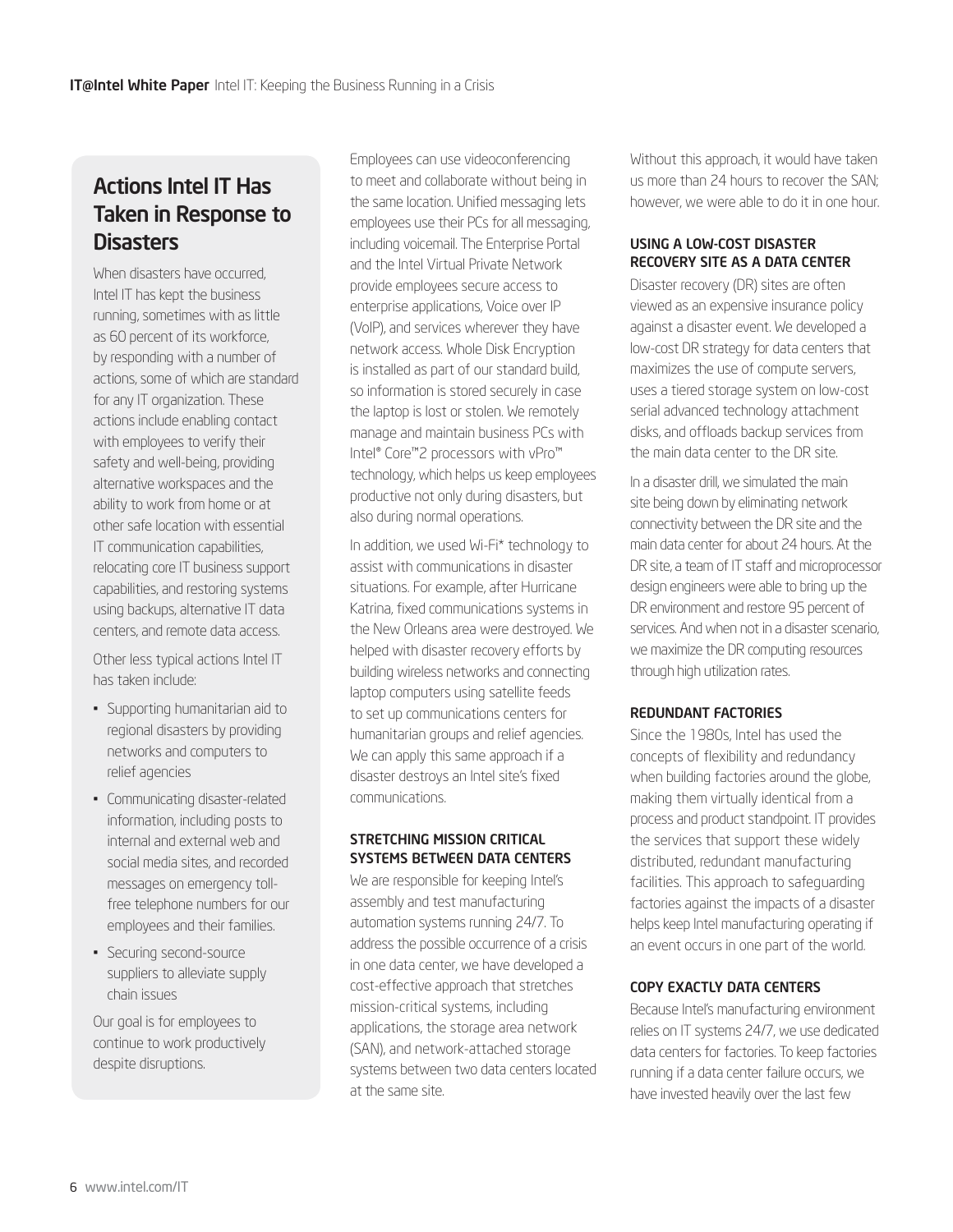<span id="page-6-0"></span>years in a copy exactly approach when deploying new solutions.

In the copy exactly approach, we deploy the data center solution in a single factory. Once successfully deployed, we copy that implementation across other factory environments. If a factory data center suffers a catastrophic failure, the IT systems that support manufacturing can quickly shift to another factory data center. This enables us to immediately resume manufacturing using the replicated data center solution. As a result of these efforts, since 2009, we have experienced no factory downtime related to data center facilities.

### CRITICAL CAPABILITIES HOSTED IN THE CLOUD

We have engineered and implemented an enterprise private cloud and about 60 percent of our Office and Enterprise environment is virtualized. These capabilities increase production capabilities, but they also support our BC efforts by increasing security and redundancy of data access.

## IT Response and Recovery Management in Action: The Great East Japan Earthquake

The recent Japan earthquake and tsunami tested our BC plan at Intel IT in Japan. The key lessons we learned are:

- Our mobile business PC strategy was highly effective. Employees in Japan are 100 percent mobile, so they were immediately and easily able to work from home after the event.
- Working from home was effective for one to two weeks. After that time, challenges such as interruptions and distractions from family members and

pets began to hinder productivity. Consequently, we built two temporary offices to give employees a place outside of their home to work.

- WiMAX\*, deployed widely to our mobile workers, proved to be extremely useful as a means to provide network connectivity right after the earthquake when the 3G data network was congested. However, when users were more concentrated in a given location, as was the case of the temporary offices we created, a bottleneck at the base station impacted performance. In general, WiMAX is more effective in urban areas where local providers are prepared to handle a greater number of users.
- Many of our critical capabilities, such as e-mail, enterprise resource planning (ERP), and other critical business tools were hosted in our enterprise private cloud. As a result, the earthquake did not impact our access to these capabilities.
- We found that two new technologies were extremely helpful in improving communications. We replaced desk phones with VoIP softphones, and employees relied on social media forums for needed support and communications. For example, information from Intel was made available via an online forum that employees could access.
- When recovering from the disaster, we learned that it is important to have a prioritized list of services that need to be restored to ensure that the most critical services are restored first.

During this disaster, we kept the business running with no downtime. Employees worked at home, then in temporary offices, and moved into permanent, fully renovated offices within eight months. Throughout

that time period, we experienced no impact on the delivery of large IT projects such as re-platforming the ERP system. In spite of the challenges that Intel Japan faced as a result of the earthquake, they recorded increases in revenue after the disaster, putting them on track for a record year.

# **CONCLUSION**

We developed our IT Response and Recovery program to align with the Intel Crisis Management's overall goal, which is to protect Intel's employees, their families, and the business in the event of a disaster. It incorporates industry best practices and standards and is built on a cycle of continuous improvement.

Although we can never predict exactly when and what type of disaster will occur, we have learned through experiences with numerous disasters which aspects of our program and plans are effective. These practices include equipping the workforce with mobile business PCs, building duplicate factories, and hosting critical services in Intel's enterprise private cloud. As we build our BC plans, we focus on the business impact rather than the disaster event that causes the impact.

Implementing these practices has made a difference to Intel in many disaster situations, including the Great East Japan Earthquake. Instead of being shut down as a result of the earthquake, Intel Japan recovered quickly, recording increased revenues in the third and fourth quarters of 2011. Our ITRRM program reduces risk to Intel's business and helps maintain business as usual.